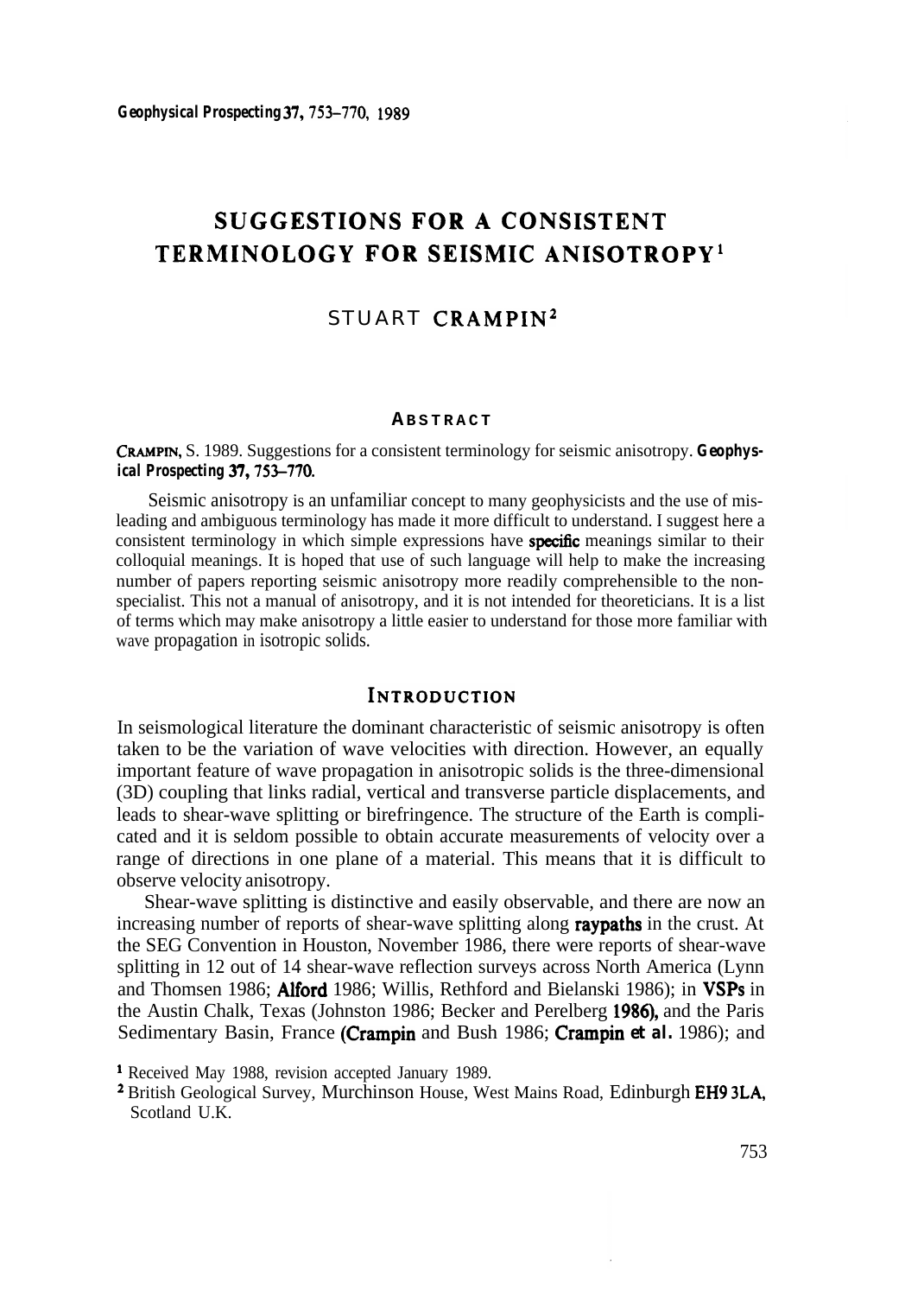above small earthquakes in many different geological regimes. These many observations were reviewed by Crampin (1987). Shear-wave splitting is now recognized along almost all suitable raypaths in the crust. At the recent Chapman Conference (the Third International Workshop on Seismic Anisotropy), in Berkeley, May 1988, there were over 80 papers on various aspects of seismic anisotropy.

Anisotropy is a multifaceted 3D phenomenon that may be described in different and confusing ways. Such ambiguity adds unnecessary difficulties to understanding anisotropy. At present, whenever any anisotropic phenomenon is mentioned it needs to be qualified to identify the exact meaning. These qualifications are tedious, and authors do not always bother to make them, which can lead to needlessly inaccurate or ambiguous statements and conflicts of meaning.

This paper defines some of the terms used to describe anisotropy in an attempt to unify the terminology so that the increasing number of publications on anisotropy can be more easily read and understood, and results and descriptions by different authors more easily compared. The following list gives some definitions and useful expressions, and suggests discarding a few usages which are misleading. This list presents a consistent terminology which, if adopted, would remove some of the ambiguities from the exploration literature.

I have tried to use expressions which have simple descriptive meanings as these are easier to remember and present. Preferred expressions are in *italics.* Alternative expressions that may be less convenient or even misleading are underlined. For example, I suggest *azimuthal isotropy* as an alternative to transverse isotropy with a vertical axis of symmetry, so that two words replace seven. Previously, 'transverse isotropy' without any qualification has often been used (ambiguously) to define this spatial orientation, whereas in the original definition (Love 1944) transverse isotropy was synonymous with hexagonal symmetry, a class of anisotropic symmetry, and had no particular spatial orientation.

I also suggest that it is useful to adopt a slightly different notation from that used for discussing propagation in isotropic rocks. If the anisotropy is strong enough to have observable effects, the behaviour of seismic waves in fundamentally different from their behaviour in isotropic rocks, although many of the effects are subtle and may be easily overlooked. A different notation reminds us of these subtleties.

#### **GENERAL TERMINOLOGY**

Any uniform material which contains an internal structure (such as a crystal or a distribution of aligned cracks), so that the elastic properties vary with direction, is elastically anisotropic. The variation of properties for purely elastic solids, such as crystals, can be fully described by a fourth-order tensor of anisotropic elastic constants. Similarly, the variation of properties of a compound material containing an internal structure, such as a solid containing aligned cracks or one made up of periodic thin-layers, can be simulated by anisotropic elastic constants. Such simulations of two-phase solids are valid, subject to constraints such that, for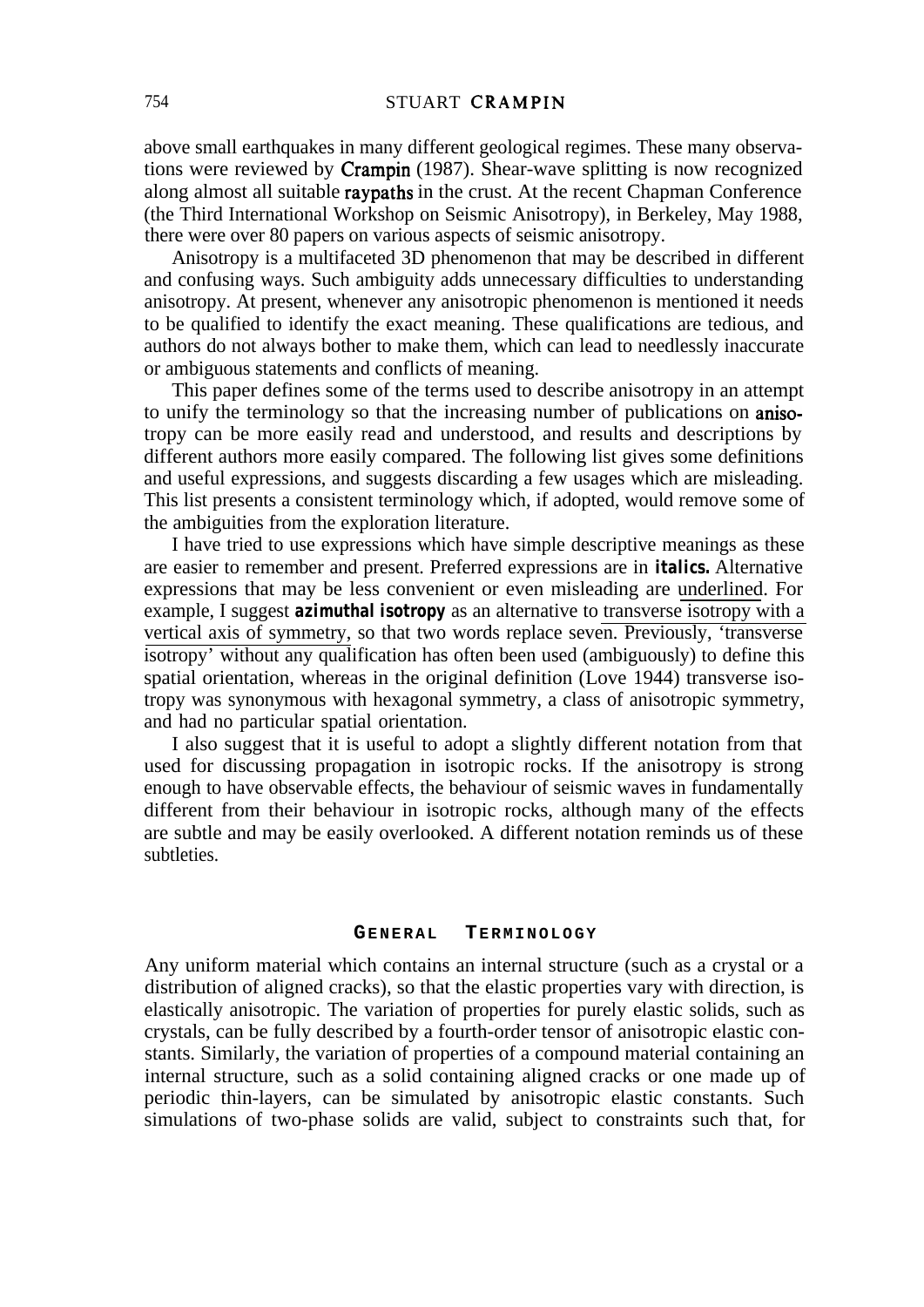example, the dimensions of the cracks or the thickness of the layers must be several times smaller than the wavelength of the seismic waves propagating through the material. In general, such approximations usually begin to break down for a variation of velocity with direction greater than about 10% - see for example the differences between the Garbin and Knopoff (1975) and Hudson (1980, 1981) formulations for aligned cracks illustrated by Crampin (1984b).

Note that an anisotropic solid is essentially a 3D phenomenon and the behaviour of seismic waves in such a solid cannot be completely described in terms of plane sections. For example, Musgrave (1970) presents a concise, elegant treatment of anisotropy, but it is based on algebraic solutions. The algebra of anisotropy is usually only easily resolvable in symmetry planes, and, as a consequence, Musgrave's treatment is heavily biased towards symmetry planes. Symmetry planes are a special case of general anisotropy, and it is usually impossible to extrapolate from the special to the general. Consequently, Musgrave's analysis is correct, but the interpretation is oversimplified and, because the 3D behaviour is barely mentioned, an understanding of wave propagation in anisotropic rocks based only on Musgrave's text could be seriously misleading. Much of the recent understanding of anisotropy has been derived from numerical experimentation with computers and graphical output, where tensor rotation by computer absolves one of the need for extensive algebra (see e.g. Crampin 198 1).

## *Anisotropic symmetry systems*

There are eight physically realizable systems of anisotropic or crystalline symmetry (including isotropic symmetry) and two subsystems, which can be specified by patterns of elastic constants. Figure la shows the preferred notation for the fourthorder tensor of elastic constants  $(c_{ijmn})$ . The alternative two-suffix notation  $(c_{ij})$  of Fig. 1b is not (usually) a tensor, and is thus not strictly consistent with  $(c_{ijmn})$ . This might not matter in the literature of exploration geophysics, where mathematical tensors are not often required, except that the two-suffix notation *can* be written as a tensor by using modified elastic constants, as in Hudson (198 1). This ambiguity can cause problems unless it is recognized. The preferred four-suffix notation is unambiguous, and in particular is the natural input for any numerical process in a computer involving matrix manipulation. Another alternative, the capital letter notation (A, B, C, . ..) of Fig. lc (Love 1944) is not easy to memorize, and again does not easily lend itself to numerical computations.

Figure 2 lists the tensors of elastic constants that specify the various classes of anisotropic symmetry. It can be shown that the eight systems and two minor subsystems contain all possible systems of elastic symmetry (Crampin 1984a). Crystals in all these systems exist, but symmetry in the Earth is almost always aligned directly or indirectly by stress. Since stress has essentially orthorhombic symmetry, in the sense of possessing three mutually orthogonal symmetry planes, all symmetries commonly present in the Earth also contain orthorhombic or higher symmetry systems, or combinations of orthorhombic symmetries resulting in lower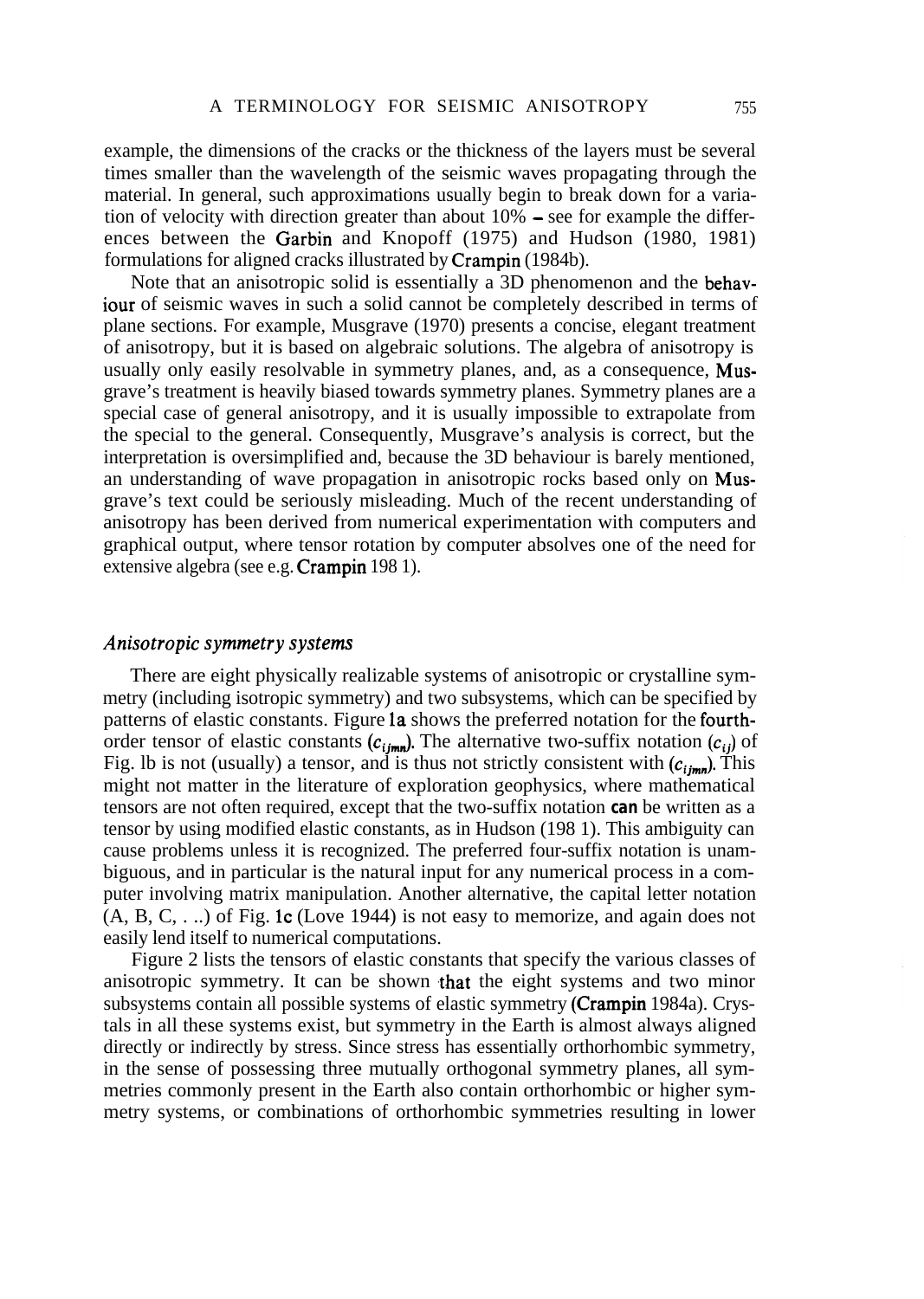| $c_{1111}$ $c_{1122}$ $c_{1133}$ $c_{1123}$ $c_{1131}$ $c_{1112}$ |  |  |
|-------------------------------------------------------------------|--|--|
| $c_{221}$ $c_{2222}$ $c_{2233}$ $c_{2223}$ $c_{2231}$ $c_{2212}$  |  |  |
| $c_{3311}$ $c_{3322}$ $c_{3333}$ $c_{3323}$ $c_{3331}$ $c_{3312}$ |  |  |
| $c_{2311}$ $c_{2322}$ $c_{2333}$ $c_{2323}$ $c_{2331}$ $c_{2312}$ |  |  |
|                                                                   |  |  |

*(a) PREFERREO FCU?-SUFFIX NOTATION*

*c3111 '3122 '3133 '3123 '3131 '3112*

*c/2II ' 1222 '1233 '1223 '1231 7212*

ALTERNATIVE NOTATIONS

| (b) TWO-SUFFIX                                        |  |  |  |  | (c) CAPITAL LETTER      |  |
|-------------------------------------------------------|--|--|--|--|-------------------------|--|
| $c_{11}$ $c_{12}$ $c_{13}$ $c_{14}$ $c_{15}$ $c_{16}$ |  |  |  |  | $A$ $H$ $G$ $P$ $Q$ $R$ |  |
| $c_{21}$ $c_{22}$ $c_{23}$ $c_{24}$ $c_{25}$ $c_{26}$ |  |  |  |  | $H$ $B$ $F$ $S$ $T$ $U$ |  |
| $c_{31}$ $c_{32}$ $c_{33}$ $c_{34}$ $c_{35}$ $c_{36}$ |  |  |  |  | $G$ $F$ $C$ $v$ $w$ $x$ |  |
| $c_{41}$ $c_{42}$ $c_{43}$ $c_{44}$ $c_{45}$ $c_{46}$ |  |  |  |  | $P$ s $V$ $L$ $K$ $J$   |  |
| $c_{51}$ $c_{52}$ $c_{53}$ $c_{54}$ $c_{55}$ $c_{56}$ |  |  |  |  | $O$ T W K M I           |  |
| $c_{61}$ $c_{62}$ $c_{63}$ $c_{64}$ $c_{65}$ $c_{66}$ |  |  |  |  | $R$ $U$ $X$ $J$ $I$ $N$ |  |

FIG. 1. (a) The preferred four-suffix representation for the symmetrical fourth-order tensor of elastic constants, where the constants are subject to the symmetries  $c_{jkmn} = c_{kjmn} = c_{mnjk}$ . Alternative notations are: (b) the two-suffix notation, and (c) the capital letter notation of Love (1944).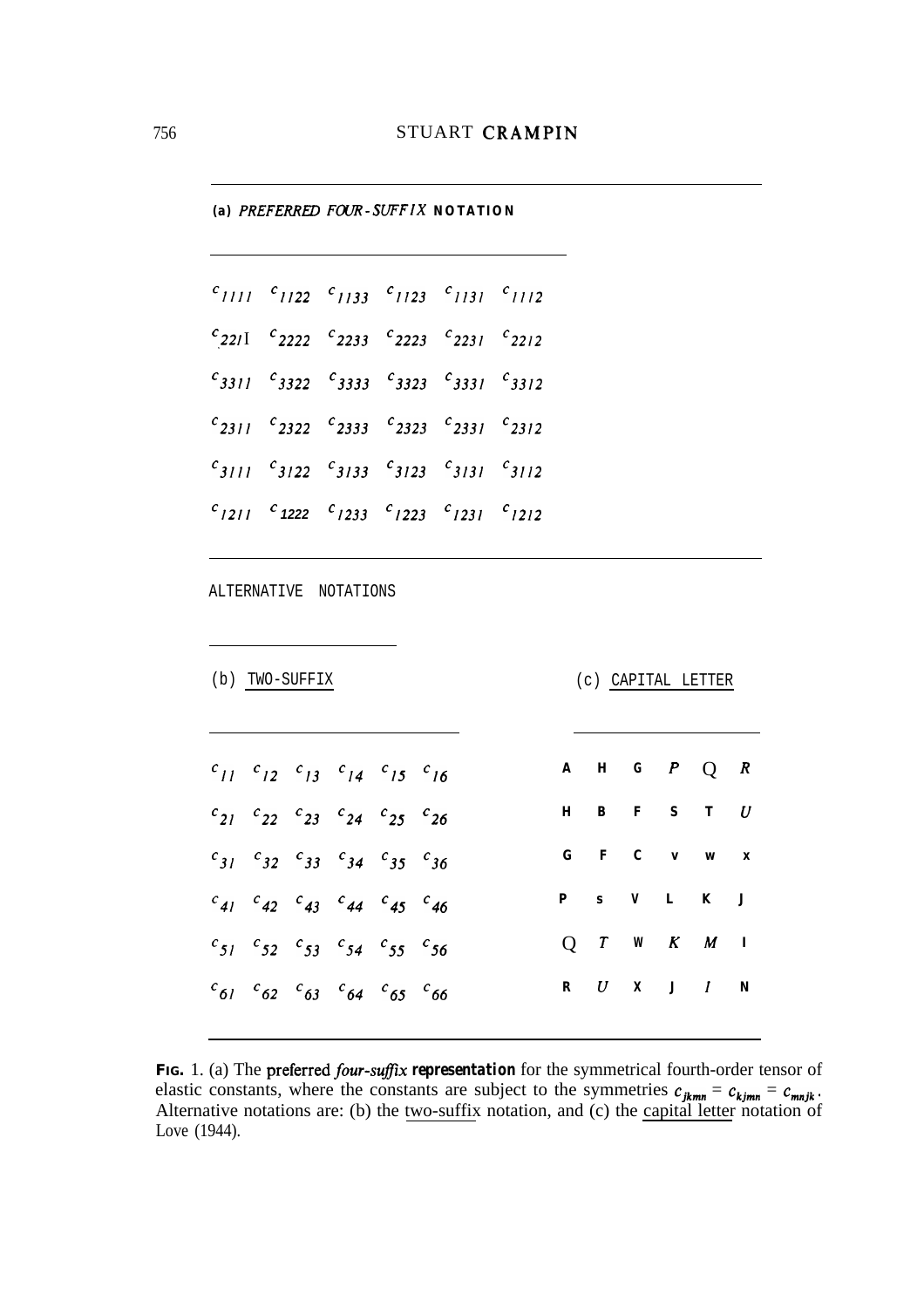| ANISOTROPIC STRIETRY SYSTEMS |  |  |
|------------------------------|--|--|
|                              |  |  |

| Triclinic (21)                                                    |                                                                   |  |                                                                   |          | Monoclinic $(13)$       |                                                                               |                   |
|-------------------------------------------------------------------|-------------------------------------------------------------------|--|-------------------------------------------------------------------|----------|-------------------------|-------------------------------------------------------------------------------|-------------------|
|                                                                   |                                                                   |  |                                                                   |          |                         | $c_{1111}c_{1122}c_{1133}c_{1123}c_{1131}c_{1112}c_{1111}c_{1122}c_{1133}0$ 0 | $\epsilon_{1112}$ |
|                                                                   |                                                                   |  | $c_{1122}$ $c_{2222}$ $c_{2233}$ $c_{2223}$ $c_{2231}$ $c_{2212}$ |          |                         | $c_{1122}$ $c_{2222}$ $c_{2233}$ 0 0                                          | $c_{2212}$        |
|                                                                   |                                                                   |  | $-$ 1133 $-$ 2233 $-$ 3333 $-$ 3323 $-$ 3331 $-$ 3312             |          |                         | $c_{1133}$ $c_{2233}$ $c_{3333}$ 0 0 $c_{3312}$                               |                   |
| $c_{1123}$ $c_{2223}$ $c_{3323}$ $c_{2323}$ $c_{2331}$ $c_{2312}$ |                                                                   |  |                                                                   | $\bf{0}$ | $\overline{\mathbf{0}}$ | 0 $c_{2323}$ $c_{2331}$ 0                                                     |                   |
|                                                                   | $c_{1131}$ $c_{2231}$ $c_{3331}$ $c_{2331}$ $c_{3131}$ $c_{3112}$ |  |                                                                   |          |                         | 0 0 0 $c_{2331}$ $c_{3131}$ 0                                                 |                   |
|                                                                   |                                                                   |  | $C_{1112}$ $C_{2212}$ $C_{3312}$ $C_{2312}$ $C_{3112}$ $C_{1212}$ |          |                         | $c_{1112}$ $c_{2212}$ $c_{3312}$ 0 0 $c_{1212}$                               |                   |

| Orthorhombic (9)                        |  |                                        | Trigonal I (6)                |  |                                                 |  |
|-----------------------------------------|--|----------------------------------------|-------------------------------|--|-------------------------------------------------|--|
|                                         |  | $c_{1111} c_{1122} c_{1133} 0 0 0$     |                               |  | $c_{1111}$ $c_{1122}$ $c_{1133}$ $c_{1123}$ 0 0 |  |
|                                         |  | $c_{1122}$ $c_{2222}$ $c_{2233}$ 0 0 0 |                               |  | $c_{1122}$ $c_{1111}$ $c_{1133}$ $c_{1123}$ 0 0 |  |
|                                         |  | $c_{1133}$ $c_{2233}$ $c_{3333}$ 0 0 0 |                               |  | $c_{1133}$ $c_{1133}$ $c_{3333}$ 0 0 0          |  |
| $\begin{matrix} 0 & 0 & 0 \end{matrix}$ |  | $c_{2323}$ 0 0                         |                               |  | $c_{1123}$ $c_{1123}$ 0 $c_{2323}$ 0 0          |  |
|                                         |  | 0 0 0 0 $c_{3131}$ 0                   | 0 0 0 0 $c_{2323}$ $c_{1123}$ |  |                                                 |  |
|                                         |  | $0 \t 0 \t 0 \t 0 \t 0 \t c_{1212}$    |                               |  | 0 0 0 0 $c_{1123}$ $c_{1212}$                   |  |
|                                         |  |                                        |                               |  | where $c_{1212} = (c_{1111} - c_{1122})/2$      |  |

FIG. 2. The arrangement of elastic constants for all possible systems of anisotropic symmetry with x, y,  $z$  (1, 2, 3) as the principal axes. The number in brackets after the system names is the maximum number of independent elastic constants possible for the particular symmetry system. The  $c_{i,k,m}$  are independent elastic constants, except where stated otherwise. If some of these constants are zero, the solid may be placed in a system of higher order symmetry. (After **Nye** 1969.)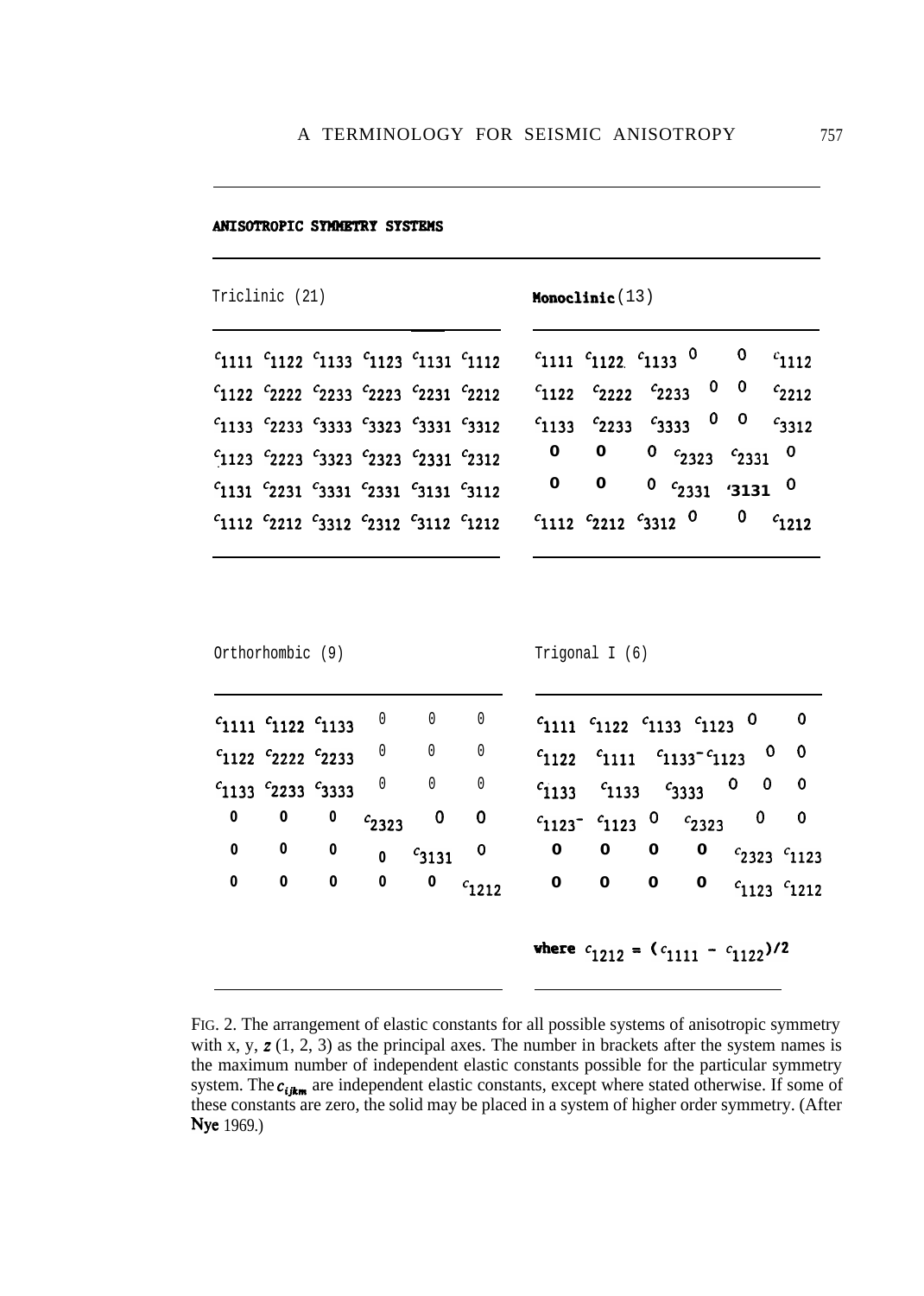```
Trigonal II (7)
```
Tetragonal I (6)

| $c_{1111}$ $c_{1122}$ $c_{1133}$ $c_{1123}$ $c_{1131}$ 0                                                      |                                       |                                              |              |                  | $c_{1111}$                           |                                    | $c_{1122}$ $c_{1133}$   |                | 0<br>$\mathbf{O}$                               | 0              |
|---------------------------------------------------------------------------------------------------------------|---------------------------------------|----------------------------------------------|--------------|------------------|--------------------------------------|------------------------------------|-------------------------|----------------|-------------------------------------------------|----------------|
| $c_{1122}$ $c_{1111}$ $c_{1133}$ $c_{1123}$ $c_{1131}$ 0                                                      |                                       |                                              |              |                  | $c_{1122}$                           |                                    | $c_{1111}$ $c_{1133}$   |                | 0<br>$\mathbf{0}$                               | 0              |
| $c_{1133}$ $c_{1133}$ $c_{3333}$ $c_{1133}$ $c_{1133}$ $c_{1133}$ $c_{1133}$ $c_{1133}$ $c_{1133}$ $c_{1133}$ |                                       |                                              |              | $\mathbb O$      | $c_{1133}$                           |                                    | $^{c}$ 1133 $^{c}$ 3333 |                | $\mathbf{0}$<br>$0 -$                           | 0              |
| $c_{1123}$ - $c_{1123}$ 0 $c_{2323}$ 0 - $c_{1131}$                                                           |                                       |                                              |              |                  | $\overline{0}$                       | $\overline{0}$                     | $\pmb{0}$               | $c_{2323}$     | $\boldsymbol{0}$                                | $\mathbb O$    |
| $c_{1131}$ - $c_{1131}$                                                                                       |                                       | 0 $0$ $c_{2323}$ $c_{1123}$                  |              |                  | 0                                    | $\overline{0}$                     |                         |                | 0 0 $c_{2323}$                                  | 0              |
| 0 0 0 $-c_{1131}c_{1123}c_{1212}$                                                                             |                                       |                                              |              |                  | 0                                    | $\overline{0}$                     | $0 \qquad \qquad$       |                | $\begin{matrix} 0 \end{matrix} \qquad \qquad 0$ | $c_{1212}$     |
| where $c_{1212} = (c_{1111} - c_{1122})/2$                                                                    |                                       |                                              |              |                  |                                      |                                    |                         |                |                                                 |                |
| Tetragonal II (7)                                                                                             |                                       |                                              |              |                  | Cubic $(3)$                          |                                    |                         |                |                                                 |                |
| $c_{1111}$ $c_{1122}$ $c_{1133}$ 0 0 $c_{1112}$                                                               |                                       |                                              |              |                  |                                      | $c_{1111}$ $c_{1122}$ $c_{1122}$ 0 |                         |                | $\theta$                                        | 0              |
| $c_{1122}$                                                                                                    | $c_{1111}$ $c_{1133}$ 0 0 $-c_{1112}$ |                                              |              |                  |                                      | $c_{1122}$ $c_{1111}$ $c_{1122}$   |                         |                | $0 \quad 0$                                     | 0              |
| $c_{1133}$ $c_{1133}$ $c_{3333}$ 0 0 0                                                                        |                                       |                                              |              |                  |                                      | $c_{1122}$ $c_{1122}$ $c_{1111}$   |                         | $\overline{0}$ | $\Omega$                                        | $\mathbf{0}$   |
| 0                                                                                                             | $\overline{0}$                        | $\begin{matrix} & c_{2323} & 0 \end{matrix}$ |              | $\mathbf{0}$     | $\mathbf 0$                          | $\overline{0}$                     |                         | 0 $c_{2323}$   | 0                                               | $\mathbf 0$    |
| $\mathsf{O}\xspace$<br>$\overline{0}$                                                                         | $\overline{0}$                        | 0 $c_{2323}$                                 |              | $\boldsymbol{0}$ | $\mathbf 0$                          | $\overline{0}$                     | $\mathbf{0}$            | 0              | $c_{2323}$                                      | 0              |
| $c_{1112}$ $c_{1112}$ 0 0 $c_{1212}$                                                                          |                                       |                                              |              |                  | $\mathbb O$                          | $\overline{0}$                     | $\overline{0}$          | $\overline{0}$ | $\mathbf{0}$                                    | $c_{2323}$     |
| Hexagonal (5)                                                                                                 |                                       |                                              |              |                  |                                      | Isotropic (2)                      |                         |                |                                                 |                |
| $c_{1111}$ $c_{1122}$ $c_{1133}$ 0                                                                            |                                       |                                              | $\mathbb{0}$ | $\mathbb{0}$     |                                      | $c_{1111}$ $c_{1122}$ $c_{1122}$   |                         | $\mathsf{0}$   | $\mathbb O$                                     | $\mathbb O$    |
| $c_{1122}$ $c_{1111}$ $c_{1133}$ 0 0 0                                                                        |                                       |                                              |              |                  | $c_{1222}$ $c_{1111}$ $c_{1122}$ 0 0 |                                    |                         |                |                                                 | $\pmb{0}$      |
| $c_{1133}$ $c_{1133}$ $c_{3333}$ 0 0 0 $c_{1122}$ $c_{1122}$ $c_{1111}$ 0 0 0                                 |                                       |                                              |              |                  |                                      |                                    |                         |                |                                                 |                |
| $\begin{matrix}0&0&0&c_{2323}&0&0\end{matrix}$                                                                |                                       |                                              |              |                  | 0 0 0 $c_{2323}$ 0                   |                                    |                         |                |                                                 | $\overline{0}$ |
| 0 0 0 0 $c_{2323}$ 0 0 0 0 0 $c_{2323}$ 0                                                                     |                                       |                                              |              |                  |                                      |                                    |                         |                |                                                 |                |
|                                                                                                               | 0 0 0 0 0 $c_{1212}$                  |                                              |              |                  | $0$ $0$ $0$ $0$ $0$ $0$ $c_{2323}$   |                                    |                         |                |                                                 |                |

**FIG.** *2 (continued).*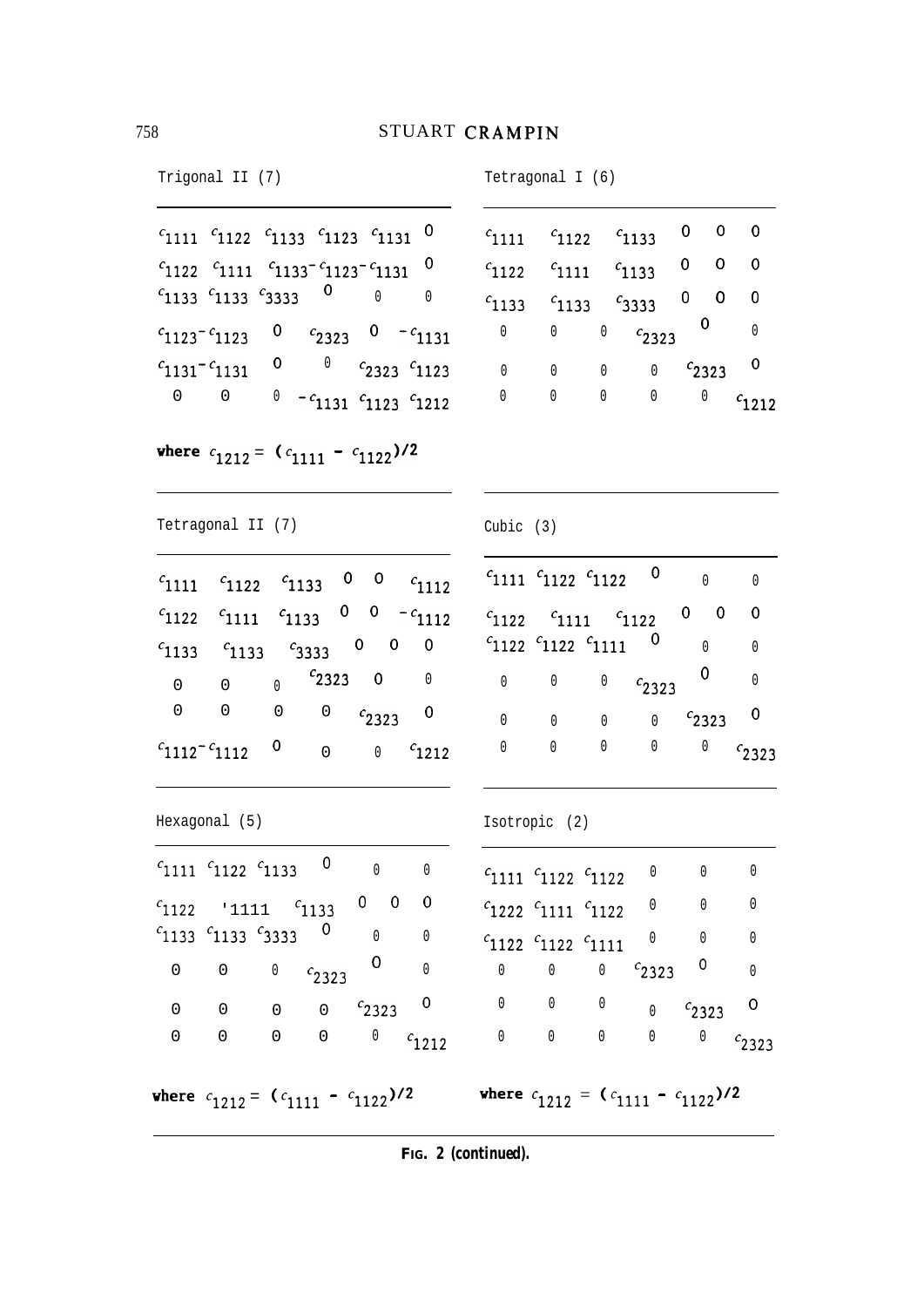order symmetry systems such as in monoclinic systems. [A higher order symmetry system is one which contains more symmetry planes. This is only strictly applicable to the sequence: triclinic (no symmetry planes); monoclinic (one symmetry plane); orthorhombic (3); tetragonal (5); cubic (9); hexagonal (cylindrical symmetry); and isotropy (complete symmetry). Trigonal symmetry, with three symmetry planes, is outside this sequence, and except for 'individual crystals is not commonly present in the Earth.]

A physically meaningful classification of anisotropic symmetry for wave propagation is by the arrangement of planes of mirror symmetry shown in Fig. 3. (Note that Trigonal II in Fig. 2 has no symmetry planes but has rotational symmetry every 120" about the x,-axis, and Tetragonal II has one symmetry plane  $x_3 = 0$  and rotational symmetry every 90" about the  $x_3$ -axis. Both these subsystems are not common in the Earth or in crystallography, but are included for completeness.) In general, the names can be visualized in terms of the arrangement of symmetry planes in Fig. 3. Thus: monoclinic  $-$  one symmetry plane; orthorhombic  $-$  three mutually orthogonal symmetry planes; trigonal  $\sim$  three symmetry planes; tetragonal, trigonal, and cubic – respectively, tetragonal, trigonal and cubic arrangements of symmetry planes (see Fig. 3). The two apparent exceptions are:

- (1) Triclinic symmetry, where there are no symmetry planes. It is so called because the three axes have different lengths and are obliquely inclined.
- (2) Hexagonal symmetry, which has transverse isotropy. It is called hexagonal because elastic constants cannot distinguish between transverse isotropy (with cylindrical symmetry) and hexagonal prismatic crystals. For crystallography the crystalline analogy takes precedence.

The best reason for retaining these names is that they are firmly established in a wide variety of literature.

**Symmetry plane** or **plane** of **mirror symmetry** is a plane in which the elastic properties have reflection symmetry. Planes of symmetry are arranged in patterns in space that are characteristic of the class of anisotropic symmetry (Fig. 3). Mathematically, the plane  $x_p = 0$  is a plane of symmetry, if and only if  $c_{ijmn} = 0$  whenever one or three of *i, j, m,* n, are equal to *p,* and we see why the spatial pattern of symmetry planes in Fig. 3 is related to the pattern of zeros and symmetrical constants in Fig. 2.

Sagittal plane is the vertical plane through source and receiver.

**Sagittal symmetry.** A sagittal plane is said to have sagittal symmetry when it is also a symmetry plane.

I suggest that the term *principal axes of anisotropy* should be restricted to meaning the three mutually orthogonal Cartesian axes to which the anisotropic elastic constants are usually referred (see Fig. 3). The expression has been used in other ways which may be misleading and ambiguous: see entry in the section of alternative expressions.

**Symmetry axis.** The only (unambiguous) symmetry axis in anisotropy is the axis of cylindrical symmetry in systems of hexagonal symmetry. Also see *principal axes of* **anisotropy** in the section on alternative expressions.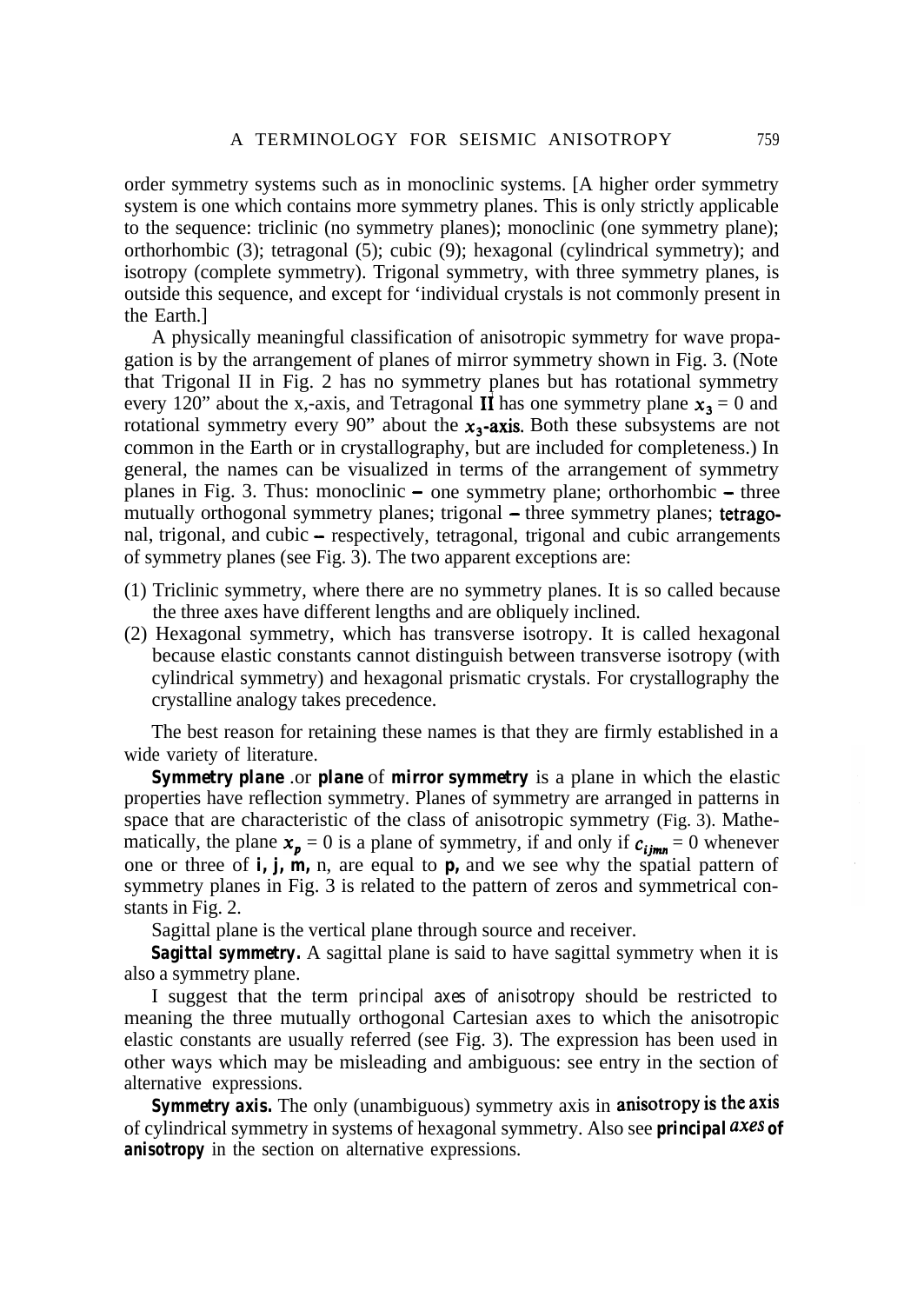

**FIG.** 3. Spatial orientations of symmetry planes of the more common symmetry systems: (a) monoclinic, (b) tetragonal, (c) orthorhombic, (d) hexagonal, (e) trigonal, and (f) cubic. The triclinic system (Fig. 2) has no symmetry planes, and every plane of an isotropic system is a symmetry plane. (After Crampin 1984a.)

*Velocity-anisotropy* is the percentage measure of the maximum variation in velocities usually specified as  $(V^{max} - V^{min})/V^{max} \times 100$ , where  $V^{max}$ , and  $V^{min}$  are the maximum and minimum velocities, respectively. (The velocity-anisotropy in a range of observations is also sometimes known as the *degree of anisotropy.)*  $V^{max}$  and  $V^{min}$ may range either over all directions or only over directions in a plane (the meaning is usually clear from the context) and do not necessarily refer to directions along crystallographic axes of the anisotropy. Often assumed to refer to P-wave anisotropy, the wave-type of the velocity-anisotropy should be specified if there is any chance of confusion. The P-wave velocity-anisotropy has also sometimes been called, misleadingly, the coeffkient of anisotropy. When describing the velocity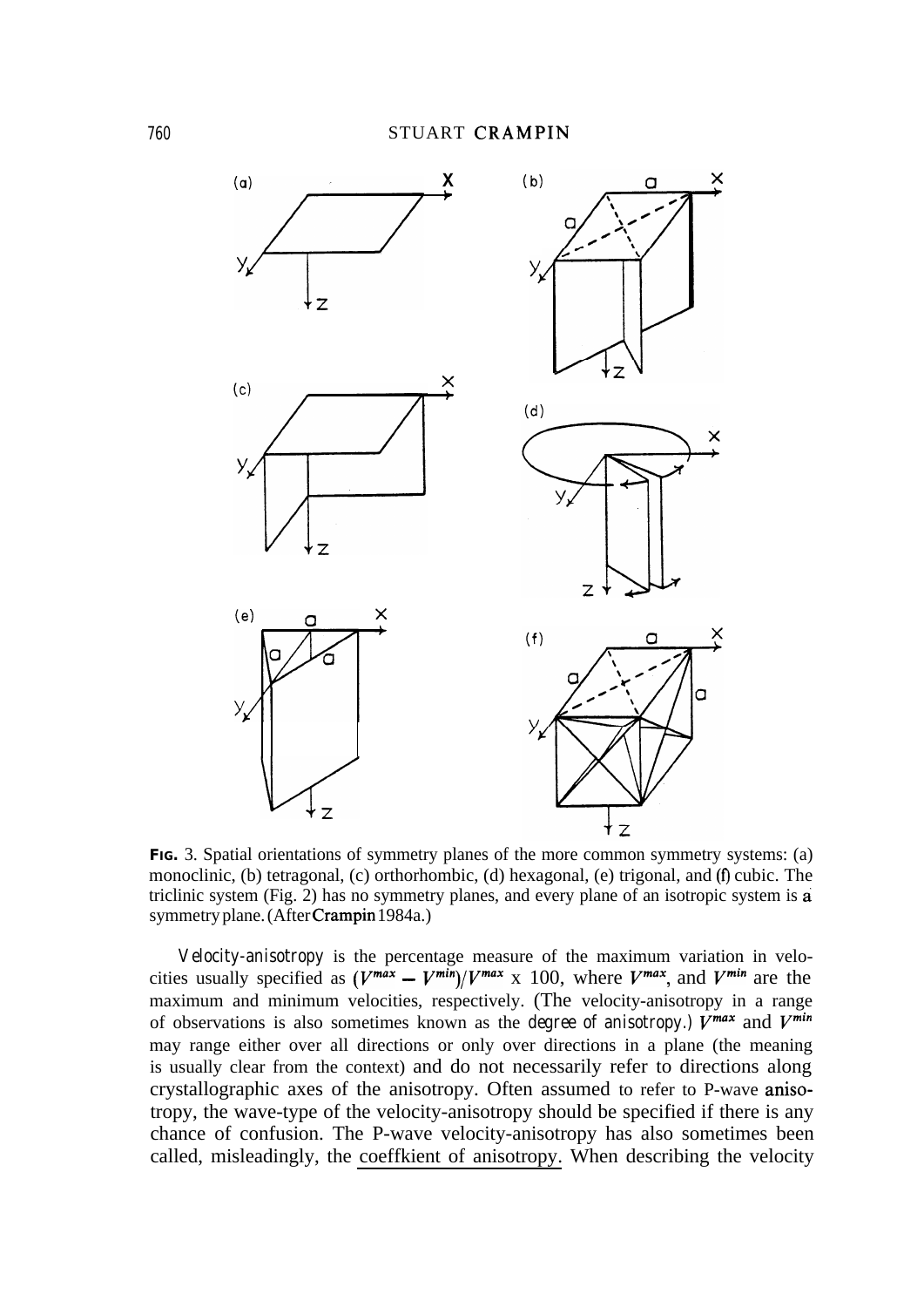variations of shear waves, I suggest that the use of velocity-anisotropy should be confined to the velocity variation of a single specified wave-type (e.g. the faster split shear-wave), and *differential shear-wave anisotropy* used for the percentage difference in velocity of the two split shear-waves. Note that parameterizing a 3D vector variation by a single scalar quantity, such as velocity-anisotropy (coefficient of anisotropy) is a crude measure which can be misleading. Such terms should be avoided whenever possible. However, it is sometimes convenient to use the velocityanisotropy as a measure of the overall velocity variation.

**Phase velocity** is the velocity in the direction of the phase propagation vector, normal to the surface of constant phase. This is the velocity of propagation of a plane wave, and is the velocity which appears (naturally) in most analytical and numerical expressions.

*Group velocity, replacing ray velocity, is the velocity of energy transport and the* velocity of a signal along a seismic ray. The group velocity is almost always the velocity determined from the ratio of the source distance and the traveltime in field observations. The directions of phase-velocity- and group-velocity-propagation diverge for most directions of propagation in anisotropic rocks, so that the seismic ray is not generally normal to the surface of constant phase.

**Phase-velocity surface** or **velocity surface** is the locus of phase propagation vectors through a point. There is usually no physical arrival corresponding to the phase-velocity surface, but it is a useful concept theoretically, as the more important group-velocity surface is derived by differentiation from the phase-velocity surface. Note that in mathematical literature ' surfaces' are often referred to as 'sheets '. In general, there are three phase-velocity surfaces for any anisotropic solid: an outer P-wave surface, and two inner shear-wave surfaces, which are analytically continuous and necessarily touch in *shear-wave singularities* (Crampin 1981). Note that the polarizations of the three plane waves, a P-wave and two shear-waves, propagating in the same direction of phase-velocity propagation are strictly orthogonal.

*Group-velocity surface* or *wave surface* is the locus traced out by all waves radiating from a point source along seismic rays at the group velocity. The wave surfaces of P-waves vary smoothly and cannot contain cusps, but the group-velocity surfaces of shear waves may have cusps (cuspoidal fins and ridges) when the shearwave velocity-anisotropy is greater than about 10%. The group-velocities of shear waves have severe complications (due to the relation between group and phase velocities) in directions close to where the two velocity surfaces touch in *shear-wave singularities,* although the surface of the group-velocity surfaces may still vary smoothly.

Polarization diagrams, replacing hodograms, are projections on specified planes of the particle displacements for successive time intervals along the three-component seismograms. It is convenient sometimes to take cross-sections fixed in space, Vertical, North-South, East-West, and sometimes fixed in the sagittal plane, Vertical, horizontal Radial, and horizontal Transverse. It is seldom useful to plot, and frequently difficult to interpret, polarization diagrams oriented with respect to the dynamic axes along the raypath, Vertical (normal to the ray), Radial (parallel to the ray), horizontal Transverse to the ray. Polarization diagrams of shear waves have -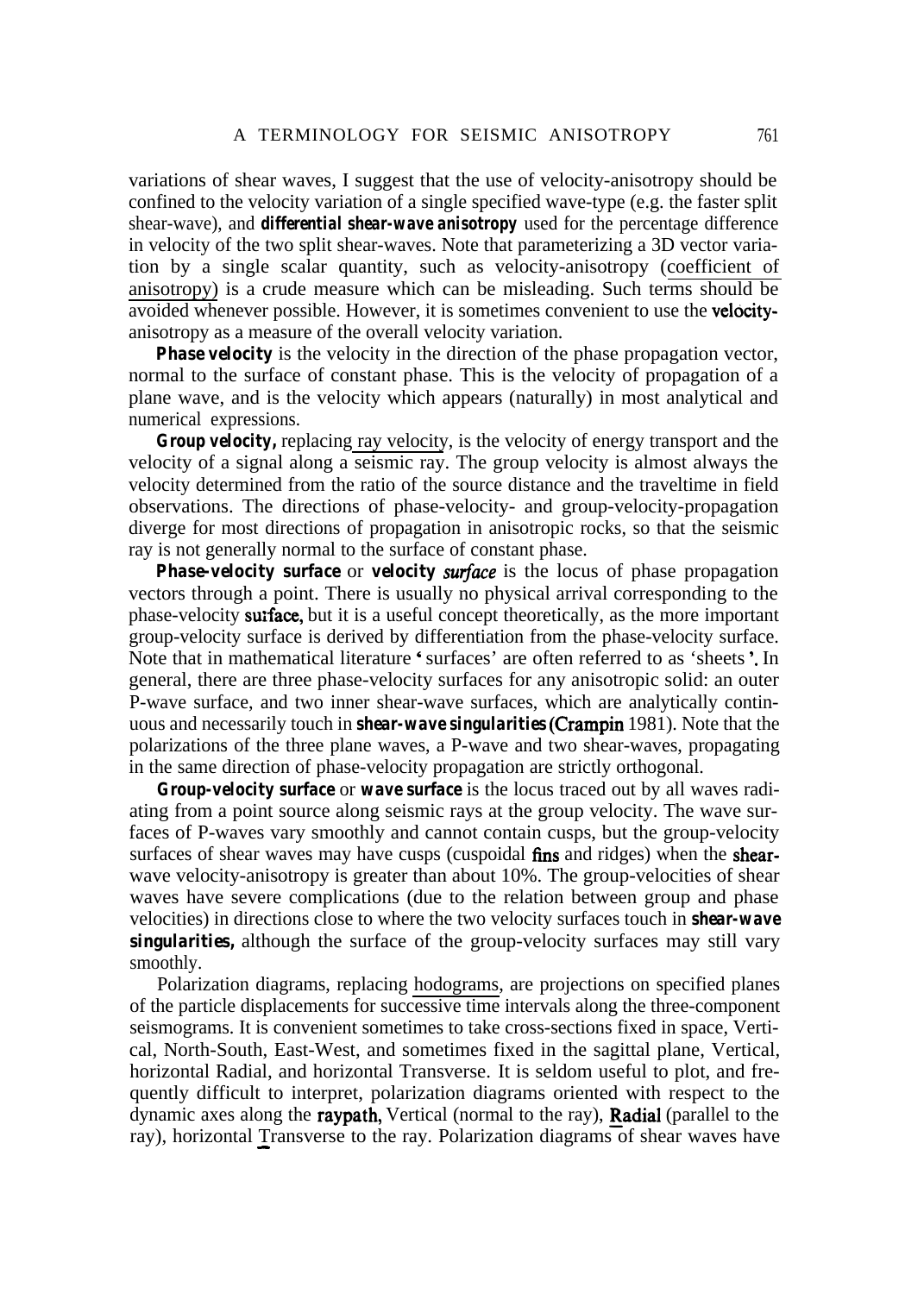## 762 STUART CRAMPIN

characteristic patterns which are effective ways of displaying the subtle phase and amplitude variations between three-component seismograms, and are crucial to recognizing and understanding the behaviour of shear waves in anisotropic rocks.

# **COMMON SYMMETRY SYSTEMS IN THE EARTH**

Isotropy. In a uniform isotropic rock all planes are planes of symmetry and the elastic properties are the same in all directions. Isotropy is usually a result of uncracked intrinsic isotropy, randomly cracked rock, or rock with random crystal or grain orientations. In uniform isotropic rock, the velocity of shear waves is constant and is independent of the polarization of the particle displacements.

*Hexagonal symmetry* or *transverse isotropy* has an axis of cylindrical symmetry (see Fig. 3). \*This is usually the result of parallel cracks (Crampin 1978, 1984b), cracks with co-planar normals (Crampin and Radovich 1982), aligned grains (e.g. in shales, see Kaarsberg 1968), or repeated sequences of fine layers (PTL-anisotropy, see below).

*Orthorhombic symmetry* has three mutually orthogonal planes of symmetry. The orthorhombic symmetry of the upper mantle is believed to be caused by orthorhombic crystals of olivine aligned relative to the spreading centres (Hess 1964). Orthorhombic symmetry is also expected to occur in sedimentary basins as a result of combinations of vertical cracks with a horizontal axis of symmetry, and periodic thin-layer anisotropy *(PTL-anisotropy)* with a vertical symmetry axis (Bush and Crampin 1987). Note that the stress tensor has three mutually orthogonal symmetry planes, and any stress-aligned phenomenon is also likely to have orthorhombic symmetry.

*Monoclinic symmetry* has only one plane of symmetry. This is the symmetry of two sets of non-orthogonal parallel cracks, where the plane of symmetry is perpendicular to the line of intersection of the two sets of crack faces (Crampin, McGonigle and Bamford 1980). Monoclinic symmetry of systems of cracks is likely only very near the surface, where lithostatic pressures have not closed cracks perpendicular to the maximum compressional stress.

## **SPATIAL ORIENTATIONS IN THE EARTH**

*Azimuthal anisotropy* is anisotropy where there is a variation of properties with azimuth in the horizontal plane.

*Azimuthal isotropy,* replacing transverse isotropy used as a spatial orientation, is anisotropy where there is no variation of properties with azimuth in the horizontal plane. This is the result of hexagonal symmetry with a vertical axis of symmetry.

*Orthotropic orientation* has three mutually orthogonal planes of symmetry and one of the planes is horizontal (this may be a new usage, but is a convenient terminology which would remove some ambiguity). Note that, with this usage, orthotropic is a spatial orientation and is not a class of anisotropic symmetry: cubic, hexagonal, tetragonal and orthorhombic symmetry systems may all have orthotropic orientation. Since the orientation of stress in the crust of the Earth is usually orthotropic, most symmetry systems in the Earth's crust also have orthotropic orientation. The Earth's upper mantle displays azimuthal anisotropy (with ortho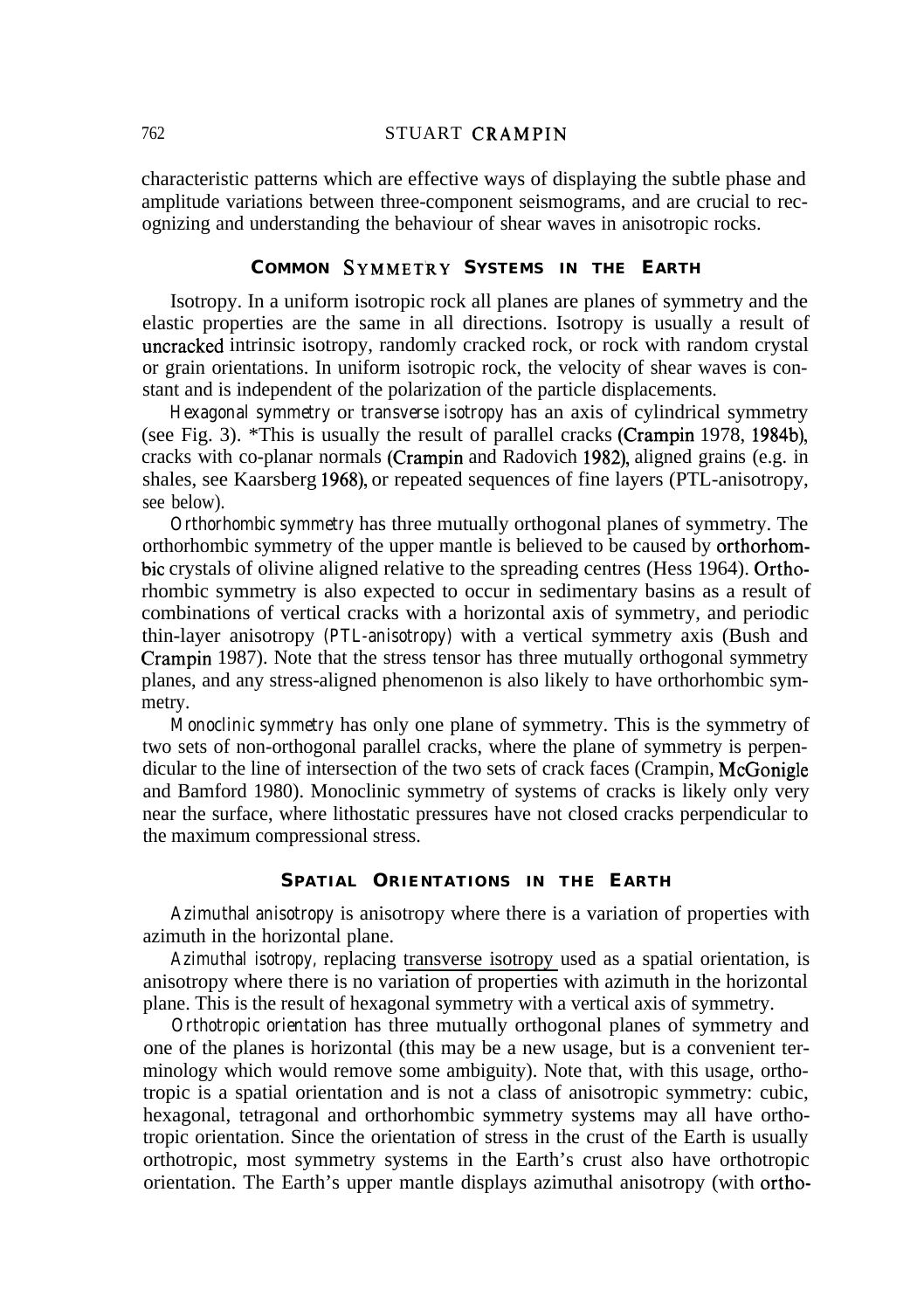tropic orientation) in  $P_n$ -wave velocity-anisotropy in oceanic basins, shear-wave splitting above deep earthquakes, and particle trajectories of higher mode seismic surface waves. This is caused by aligned crystals (usually considered to be principally olivine) in the upper mantle (Hess 1964).

**Extensive-dilatancy anisotropy (EDA).** The Earth's crust also displays azimuthal anisotropy, usually with orthotropic orientation (Crampin 1987). The crust appears to be pervaded by distributions of parallel vertical fluid-filled cracks, microcracks, or preferentially oriented pore-space. They are effectively anisotropic to seismic waves and known as *extensive-dilatancy anisotropy (EDA):* extensive because it exists almost everywhere in the crust; dilatancy because it consists of distributions of open cracks; and anisotropy because it is effectively anisotropic (Crampin, Evans and Atkinson 1984; Crampin 1987). *EDA-cracks* is, I suggest, a convenient term to describe something which appears to exist almost everywhere in the crust. The azimuthal anisotropy in the crust reported in the introduction appears to be the result of propagation through EDA-cracks.

EDA-cracks are usually aligned vertically, perpendicular to the minimum horizontal compression and have a horizontal axis of cylindrical symmetry and orthotropic orientation, similar to the orientations of large hydraulic fractures (Hubbert and Willis 1957). These alignments are a result of the stress relation, below the topmost layers of the crust. This is usually  $S_H$ ,  $S_v > S_h$ , where  $S_h$  is the minimum horizontal stress,  $S_H$  the maximum, and  $S_v$  the vertical stress. This leads to stressinduced EDA-anisotropy with hexagonal symmetry and an axis of symmetry parallel to the direction of minimum horizontal stress. This stress relation often persists to near the surface so that all EDA-cracks are essentially vertical, but in some cases the zero vertical stress at the surface may result in horizontal EDA-cracks. There is also evidence in some areas that in the topmost layers the stress relation may be  $S_H > S_{\rm th}$ , (Herget 1987), which would lead to cracks with coplanar normals: a system which also leads to stress-induced anisotropy of hexagonal symmetry, but with the axis of symmetry parallel to the direction of maximum horizontal stress (Crampin and Radovich 1982). Note that stress anomalies near the free surface may modify the orientations of EDA-cracks.

*PTL-anisotropy* is the name suggested for the Periodic Thin-Layer anisotropy described by Postma (1955). (Note that periodicity is not strictly necessary (Backus 1962) but to produce a rock with uniform properties some repetition is required) Fine layers in the crust, particularly in sedimentary basins, lead to PTL-anisotropy with a nearly vertical axis of symmetry. The combination of PTL-anisotropy, with a vertical axis of symmetry, and EDA-anisotropy, with a horizontal axis of symmetry, leads to orthorhombic symmetry with orthotropic orientation (Bush and Crampin 1987), and appears to be a common phenomenon in sedimentary basins.

### **SHEAR -WAVE PROPAGATION**

**Shear-waves.** It is suggested that shear-waves should replace S-waves in anisotropic rocks. The ' **S'** of S-waves originally referred to the secondary arrival. In isotropic rock there is usually no conflict with identifying the secondary arrival with transverse shear-wave motion. In anisotropic rock, however, there are two shear-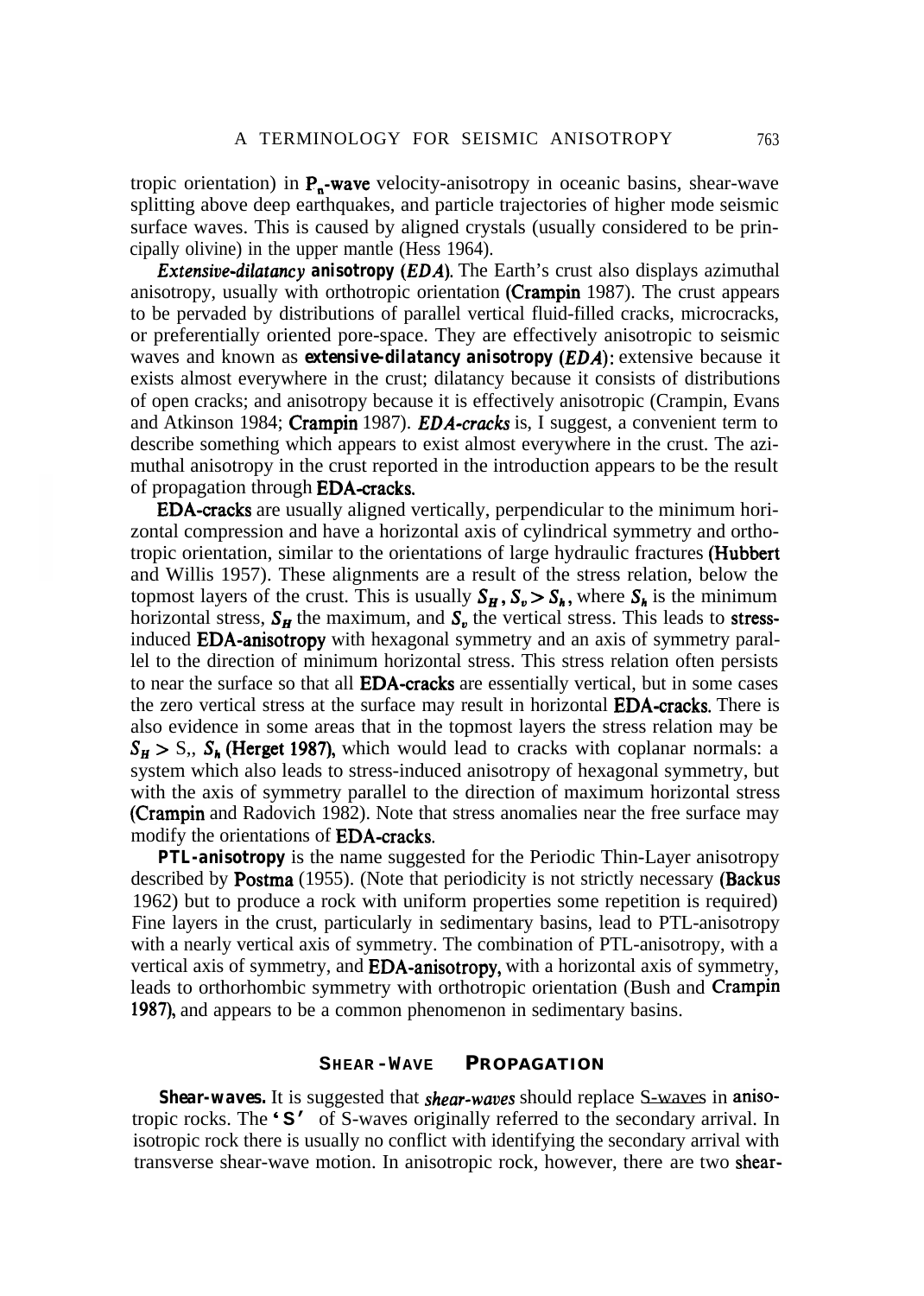# 764 STUART CRAMPIN

wave arrivals and it is not strictly correct to refer to them as S(secondary)-waves. As conflicts of meaning can sometimes arise, it is useful to refer to shear-waves in anisetropic rock as *shear-waves* not S-waves. This is a small point, but the use of 'shearwaves' rather than S-waves would indicate that the fundamental distinction between propagation in anisotropic and propagation in isotropic solids has been recognized by the author.

The *shear-wave window,* for a geophone at the surface, is the range of angles of incidence (the solid angle) within which the waveforms of shear-waves recorded by the geophone will be similar to those of the incident wave (Booth and Crampin 1985). Shear-waves observed outside the window suffer severe distortions of phase and amplitude so that it is difficult to reconstruct the waveforms of the incident shear-wave. The window is (strictly) defined for plane waves incident on the surface of a uniform isotropic half-space as incidence less than the critical angle arcsin  $(Vs/Vp)$ , which is approximately 35" for a Poisson's ratio of 0.25. The appropriate *V<sub>p</sub>* and *V<sub>s</sub>* for an anisotropic half-space would be the horizontal P- and (either of two) shear-wave velocities in that particular azimuth of propagation. The effective critical angle for a curved wavefront may be increased by about 5'. An alternative, but consistent, terminology in earthquake seismology, is that the *shear-wave window* is the area above the (subsurface) source where the angles of incidence are less than the critical angle.

*Shear-wave splitting* is suggested to replace birefringence or double refraction. A shear-wave entering a region of anisotropy generally splits into the two (or more) quasi-shear-waves with different velocities and with different nearly-orthogonal polarizations fixed for the particular direction of propagation (Crampin 1981). The only exceptions are when the incident wave is parallel to one of the fixed polarizations, so that only one split shear-wave is transmitted. Figure 4 illustrates shear-



**FIG. 4.** Schematic illustration of shear-wave splitting. The velocities and orientations of the split shear-waves are **fixed** by the particular direction of propagation through the anisotropic symmetry.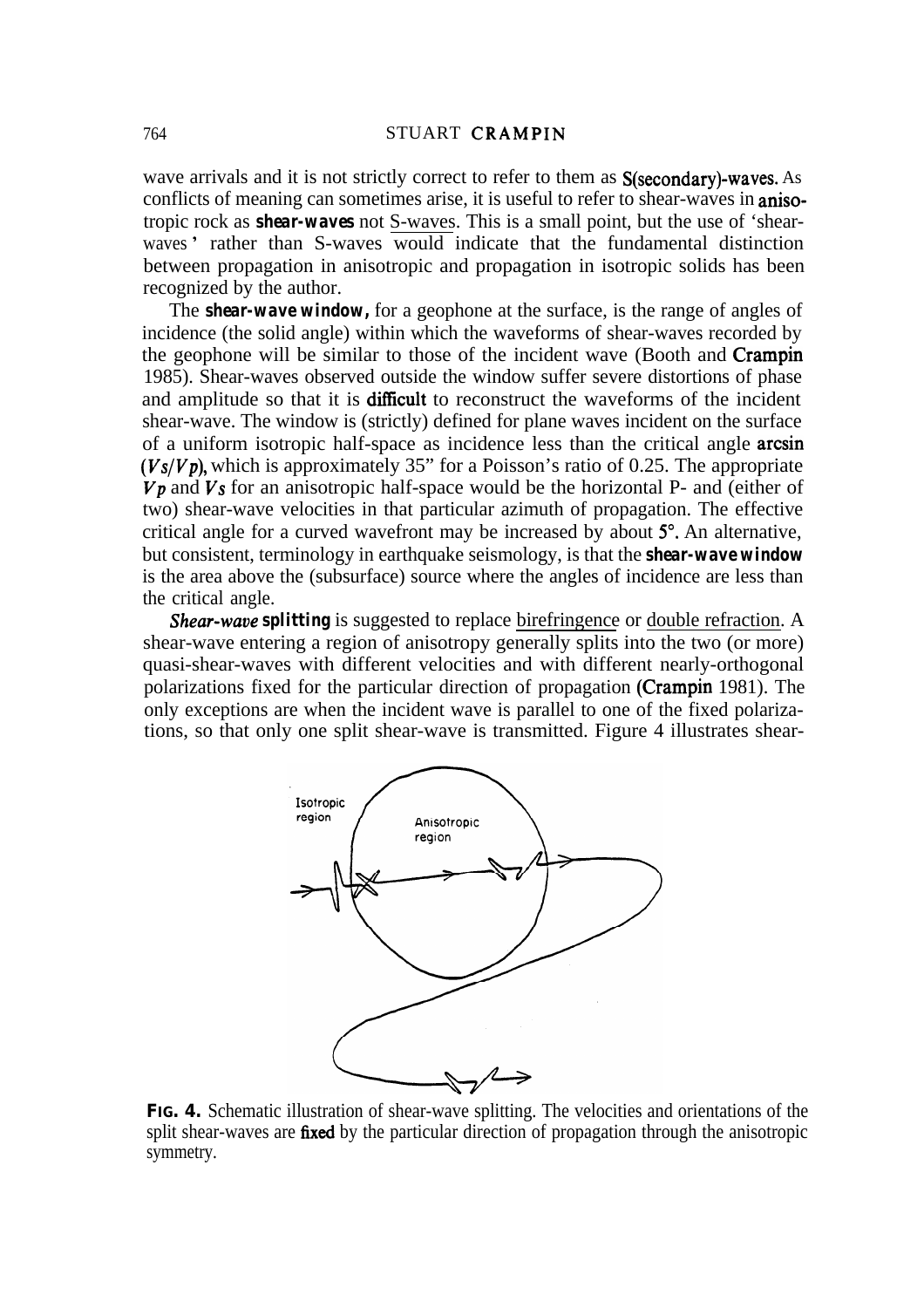wave splitting schematically. Shear-wave splitting is the most diagnostic evidence of anisotropy in complicated Earth structures.

*Split shear-waves* are the result of shear-wave splitting.

qP-, @I-, and *qS2-waves,* replacing P- and S-waves, are the three quasi-bodywaves propagating in every direction of phase propagation in an anisotropic solid. *Quasi-,* replacing pseudo-, refers to when the polarization is not exactly radial or transverse, and the prefix *'q'* is sometimes dropped when no confusion can arise. *qSl-* is the faster and *qS2-* the slower split shear-wave. The three waves propagating with the same direction of phase propagation have mutually orthogonal polarizations. Note that the displacement of  $qP$ -waves is usually within one or two degrees of the direction of the raypath for anisotropy less than about 10% (Crampin, Stephen and **McGonigle** 1982).

*qSP-* and *qSR-waves* are the two quasi-shear-waves propagating in a symmetry plane which necessarily have polarizations (strictly) parallel *(qSP)* and at right angles *(qSR)* to the symmetry plane. The qSR-wave is strictly transverse, and the qualifying ' *q* ' for quasi could be omitted if no confusion is likely to occur.

*qSH-* and *qSV-waves* (or sometimes *SH-* and W-waves, where no confusion can arise) are the names given to shear-waves with motion (strictly) in the horizontal transverse direction and the sagittal plane, respectively. This notation agrees with the conventional notation for propagation in isotropic rocks. In anisotropy, such motion is only possible in horizontal or vertical symmetry planes, so that in azimuthal isotropy all shear-waves are either polarized *qSH* or *qSV.* Note that the difficulty of using *qSH* and *qSV* in non-symmetry directions, by defining them as having for example SH-like and W-like particle motion; is that although the terminology may be unambiguous in any given direction, as the direction of propagation changes, the polarization also changes. Thus, no matter how weak the anisotropy, any particular wave may change continuously (and analytically) and vary from **SH-like** motion, say, to W-like motion. I have found this gives rise to complications in nomenclature, which are unnecessary, and can be avoided by using *qSP* and *qSR* for in a symmetry plane, *qSH* and *qSV* for azimuthal isotropy, and qS1 and qS2 for the faster and slower split shear-waves, respectively, in all other aniso*tropic symmetry conditions.*

*Time delay* or *delay* is the difference in arrival time of the split shear-waves. It is a direct indication of the amount of velocity-anisotropy along a particular raypath and can be measured directly from the three-component seismograms, or, more accurately, by counting samples in polarization diagrams.

*Differential* (or *relative)* **shear-wave anisotropy** is the percentage measure of the difference in velocity anisotropy of the two shear-waves. It is defined as  $(V_{qS1}^{max} - V_{qS2}^{min})/V_{qS1}^{max} \times 100$ , where  $qS1$  is the faster and  $qS2$  the slower split shearwave, 'and  $V_{qS1}$  and  $V_{qS2}$  may range over all directions, or over directions confined to a plane. The exact meaning should be specified unless it is clear from the context. An estimate of the differential shear-wave anisotropy in a particular direction can often be made from the time delay between the split shear-waves on a single threecomponent seismogram. As with velocity-anisotropy, this single quantity is a crude measure of 3D variations and should be used with discretion.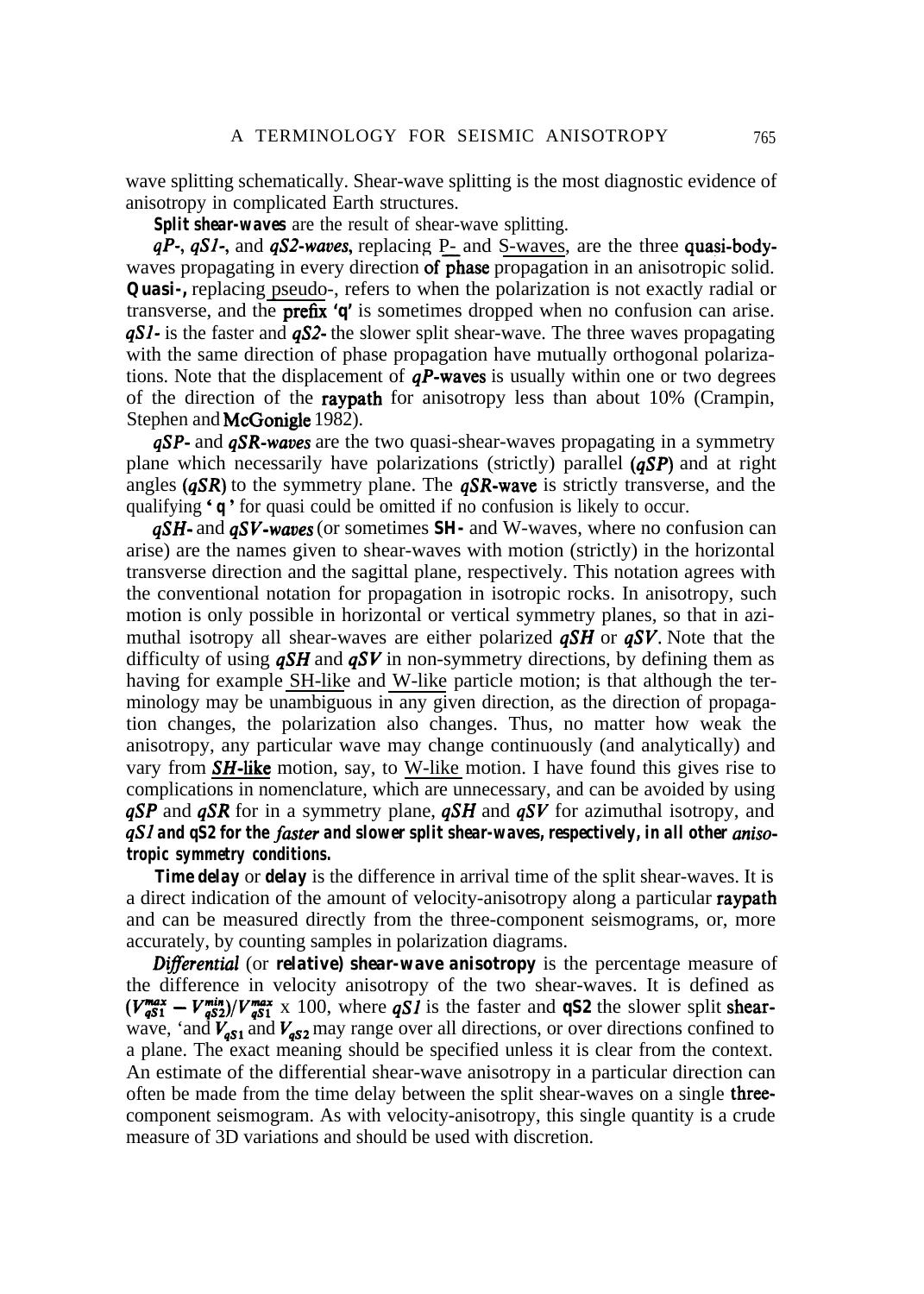

**FIG.** 5. Schematic illustration of the three types of shear-wave singularity, where the two shear-wave velocity surfaces touch. (a) Point singularity, where the two surfaces touch at the vertices of (usually shallow) conical projections; (b) kiss singularity, where the two surfaces touch tangentially; and (c) line singularity, where the two surfaces may be considered as intersecting (possible only in systems of hexagonal symmetry, where the line singularity is a concentric circle about the symmetry axis and where there is a kiss singularity in the direction of the symmetry axis, as illustrated). (After Crampin and Yedlin 1981.)

*Shear-wave singularities.* The two shear-wave phase-velocity surfaces are necessarily analytically continuous through a limited number of singular points arranged in spatial patterns typical of the class of anisotropic symmetry (Crampin and Yedlin 1981). These *singularities* have complicated effects on the group velocity and groupvelocity surface (the wave surface) which may be severely disturbed in directions near such points (Crampin 1981). There are three types of singularity, which are illustrated schematically in Fig. 5.

**Point singularities,** the commonest type of shear-wave singularity, are where the two phase-velocity surfaces intersect in a number of isolated points at the vertices of (usually shallow) cones projecting from the surface (Crampin and Yedlin 1981). For this reason, in optics, point singularities are known as conical points. The only way for a seismic ray to pass from one surface to the other is by following a range of phase-velocity directions which pass exactly through such a point singularity. Figure 5a shows a point singularity for seismic shear-waves. Point singularities occur in all symmetry classes except hexagonal and isotropy, and lead to complicated behaviour, particularly in shear-wave polarizations, in group-velocity surfaces. Near a singularity, the wave surface of the faster shear-wave, *qSI,* has a hole; and the wave surface of the slower shear-wave, *qS2,* has a flat cuspoidal lid or disc which fits exactly into the hole of the outer sheet (Crampin 1981). The direction of the point singularity in the phase-velocity surface transforms to the edge of the hole in the outer group-velocity surface, and the rim of the lid on the inner surface. The two surfaces join smoothly, unless there are cusps due to the high curvature of the phase-velocity surfaces. The combined *qSI* and *qS2* group-velocity surfaces may still vary smoothly, and the complications arise because of the rapid variations of phasevelocity for small changes in direction of the seismic ray (or vice versa). This causes particular anomalies in the polarization of the ray, and may lead to amplitude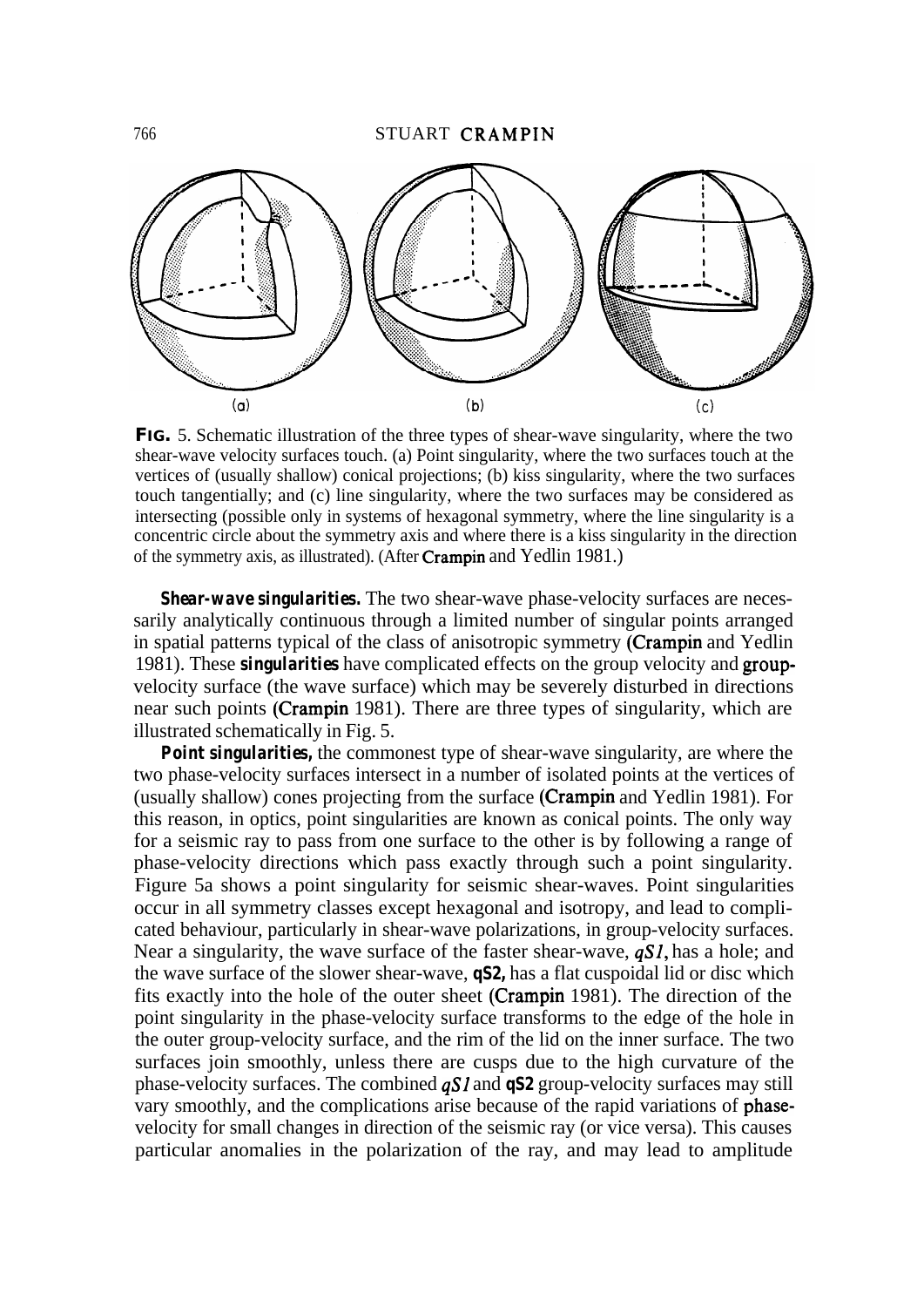variations similar to those associated with conventional caustics. Point singularities may disturb shear-waves propagating along nearly vertical raypaths in sedimentary basins (Crampin 1989) if there are appropriate combinations of EDA- and PTLanisotropy (Bush and Crampin 1987).

*Kiss singularities* are points where the two phase-velocity surfaces touch tangentially (Fig. 5b). There is always a kiss singularity in the direction of the symmetry axis in hexagonal systems (in the vertical direction in PTL-anisotropy), and 'they may also occur for specific combinations of elastic constants in other symmetry systems. Kiss singularities are unlikely to seriously disturb rays of shear-waves.

*Line singularities, replacing intersection singularities, occur where the two-phase*velocity surfaces touch along a (circular) line, and are only possible in systems of hexagonal symmetry (Fig. 5c). The line singularity in hexagonal symmetry systems is the only occasion that the two shear-wave phase-velocity surfaces may be considered as a simple intersection of two surfaces (Crampin and Yedlin 1981). Line singularities in group-velocity surfaces may also be considered as a simple intersection of two sheets, although the intersections of the phase- and group-velocity surfaces will be at slightly different directions. There are line singularities at about 60<sup>°</sup> from the symmetry axes in both EDA- and PTL-anisotropy, where the circular intersections are in vertical and horizontal planes, respectively. Line singularities cause little disturbance to the polarization of rays of shear-waves.

#### **ALTERNATIVE (AND POSSIBLY MISLEADING) EXPRESSIONS**

Slowness, where  $S_v$  is the reciprocal of the phase velocity, and  $S_w$  is the reciprocal of the **group** velocity, is a useful concept for **some** geometrical relations between the velocities in a uniform anisotropic solid (Musgrave 1970), but has little application in computational and observational seismology.

Slowness surface is the polar reciprocal of the group-velocity surface. After the phase- and group-velocity surfaces, it is the third characteristic surface of wave propagation in anisotropic solids. It has some simple geometrical relations with the other surfaces, but has little application to practical seismology.

Transverse isotropy when it is used as a spatial orientation.

Orthotropic symmetry when it is used as a synonym for orthorhombic symmetry.

Principal axes of anisotropy or fast direction are terms which have sometimes been used about shear-wave splitting in the upper mantle, referring to the two shear-wave polarization directions at the surface, and the direction of the faster split shear-wave, respectively. These terms suggest that the directions of shear-wave polarization are the same for all **propagation** directions to the surface. There is no anisotropic solid which has **parallel** shear-wave polarizations over a hemisphere of directions, although many have parallel polarizations within a solid angle large enough to fill the shear-wave window at the surface when there is an appropriate orientation of the anisotropy.

Elliptical anisotropy or elliptic symmetry is used in various ways, but usually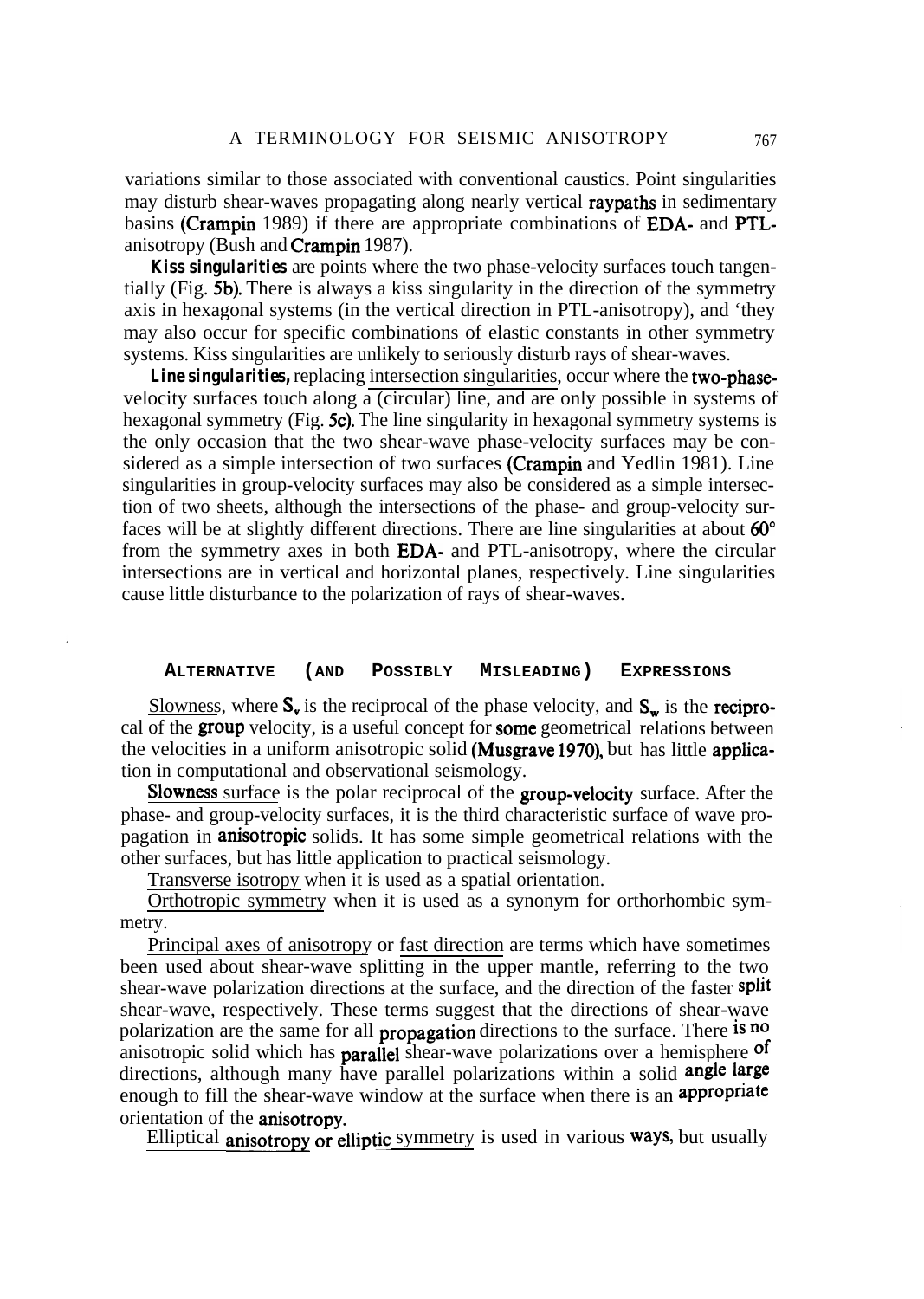## 768 STUART CRAMPIN

refers to an ellipsoidal slowness surface, and correspondingly, an ellipsoidal groupvelocity surface. Although a few solids do have approximately elliptical variations of P-wave slowness and group-velocity surfaces, most do not. Some common systems, such as liquid-filled cracks, have P-wave velocities with a cos  $(4\theta)$ -variation with direction so that a plane section of the slowness surface has ' bulges' in four directions and is clearly not ellipsoidal, and most P-wave slowness and group-velocity surfaces are a long way from elliptical anisotropy. The only slowness surface which has a strictly ellipsoidal section is the  $qSR$ -wave in transverse isotropy (the  $qSH$ wave in azimuthal isotropy).

#### **CONCLUSION S**

The investigation of effective anisotropy in the Earth has only just begun; there will certainly be new developments and priorities will change. The statements here are true for anisotropy, however weak, as long as the anisotropy is strong enough to have some effect on seismic waves. If it has no effect, it is seismically isotropic. I have tried to suggest terms which are unlikely to be out-dated too soon, but we must expect some modifications to be required in the future. I welcome comments and suggestions so that a revised notation can be published in due course.

#### **A CKNOWLEDGEMENT S**

I thank P. Kennett, SSL Ltd, for pointing out the need for this paper, and D. C. Booth for his comments on the manuscript. The detailed comments of M. Schoenberg and K. Helbig who reviewed the manuscript were particularly helpful (although they disagree vigorously with some of the concepts). The work was supported by the Natural Environment Research Council with some indirect support from the Edinburgh Anisotropy Project and USGS Grant No. 14-08-001- G1169. It is published with the approval of the Director of the British Geological Survey (NERC).

#### **REFERENCES**

- **ALFORD,** R.M. 1986. Shear data in the presence of azimuthal anisotropy; Dilley, Texas. 56th SEG meeting, Houston, Expanded Abstracts, 476-479.
- **BACKUS,** G.E. 1962. Long-wave elastic anisotropy produced by horizontal layering. *Journal of Geophysical Research 67,4427-4440.*
- **BECKER,** D.F. and **PERELBERG,** A.I. 1986. Seismic detection of subsurface fractures. 56th SEG meeting, Houston, Expanded Abstracts, 466468.
- BOOTH, D.C. and **CRAMPIN,** S. 1985. Shear-wave polarizations on a curved wavefront at an anisotropic free-surface. *Geophysical Journal of the Royal Astronomical Society 83,* 31-45.
- BUSH, I. and CRAMPIN, S. 1987. Observations of EDA and PTL anisotropy in shear-wave VSPs. 57th SEG meeting, New Orleans, Expanded Abstracts, 646649.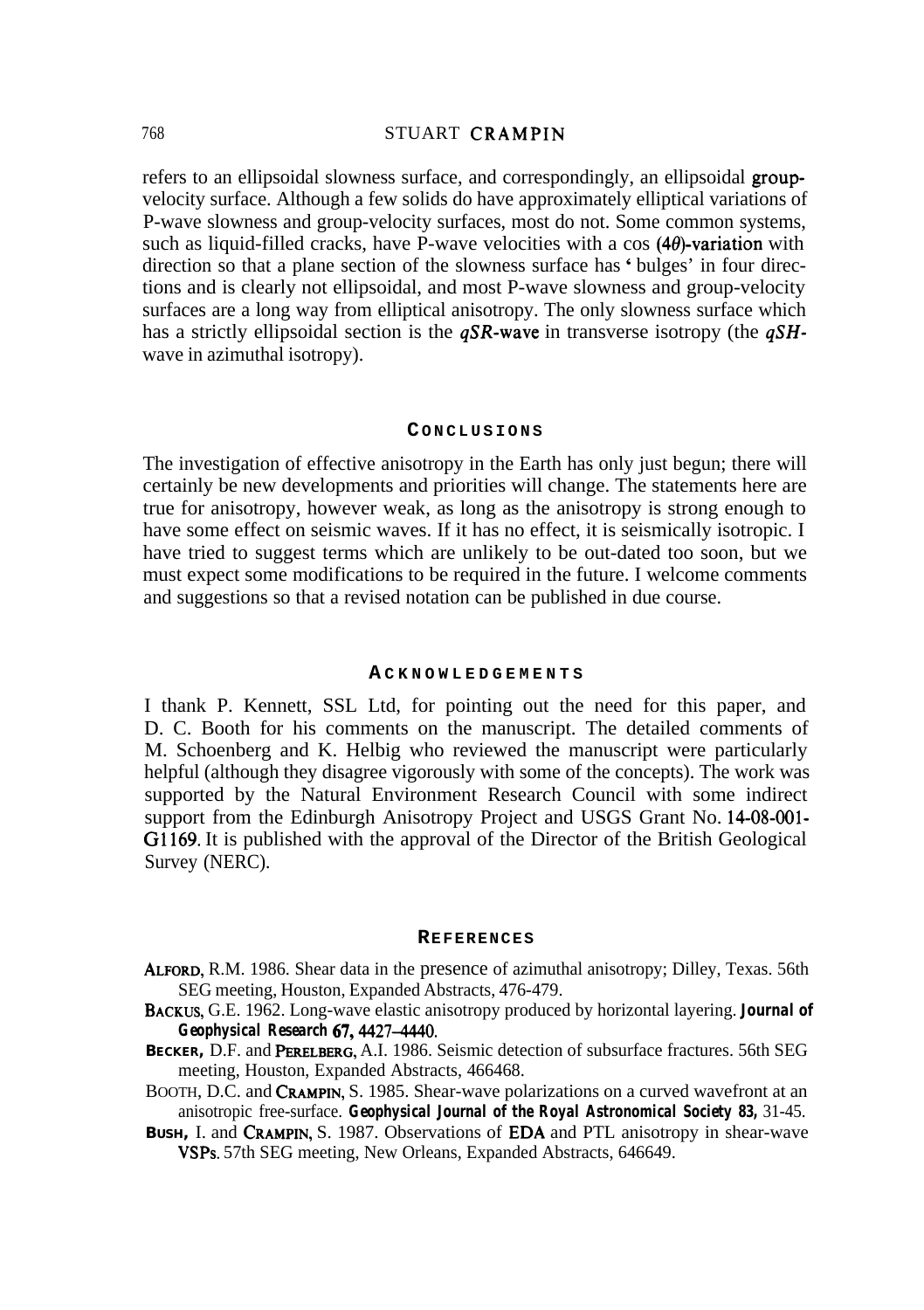- **CRAMPIN,** S. 1978. Seismic wave propagation through a cracked solid: polarization as a possible dilatancy diagnostic. Geophysical Journal *of the* Royal *Astronomical* Society 53, 467-496.
- **CRAMPIN,** S. 1981. A review of wave motion in anisotropic and cracked elastic-media. *Wave Motion 3, 343-391.*
- **CRAMPIN,** S. 1984a. An introduction to wave propagation in anisotropic media. Proceedings of the First International Workshop on Seismic Anisotropy, Suzdal, USSR, S. Crampin, R. G. Hipkin and E. M. Chesnokov (eds). *Geophysical Journal of the Royal Astronomical Society 76, 135-145.*
- **CRAMPIN,** S. 1984b. Effective elastic-constants for wave propagation through cracked solids. Proceedings of the First International Workshop on Seismic Anisotropy, Suzdal, USSR, S. Crampin, R. G. Hipkin and E. M. Chesnokov (eds). *Geophysical Journal of the Royal Astronomical* Society 76, 17-28.
- **CRAMPIN,** S. 1987. Geological and industrial implications of extensivedilatancy anisotropy. *Nature 328,491-496.*
- **CRAMPIN,** S. 1989. Effects of singularities on shear-wave propagation in sedimentary basins. *Journal of Geophysical Research* (in press).
- **CRAMPIN,** S. and **BUSH,** I. 1986. Shear-waves revealed: extensive-dilatancy anisotropy confirmed. 56th SEG meeting, Houston, Expanded Abstracts, 481-484.
- **CRAMPIN,** *S.,* **BUSH,** I., **NAVILLE,** C. and **TAYLOR,** D.B. 1986. Estimating the internal structure of reservoirs with shear-wave VSPs. *The Leading Edge 5,35-39.*
- **CRAMPIN,** *S.,* **EVANS,** R. and ATKINSON, B.K. 1984. Earthquake prediction: a new physical basis. Proceedings of the First International Workshop on Seismic Anisotropy, Suzdal, USSR, S. Crampin, R. G. Hipkin and E. M. Chesnokov (eds). *Geophysical* Journal *of* the *Royal Astronomical Society 76, 147-I 56.*
- **CRAMPIN,** S., **MCGOMGLE,** R. and BAMFORD, D. 1980. Estimating crack parameters from observations of P-wave velocity anisotropy. *Geophysics 45,345-360.*
- **CRAMPIN,** S. and RADOVICH, B.J. 1982. Interpretation of synthetic CDP gathers for a single anisotropic layer. *Geophysics 47,323-335.*
- **CRAMPIN,** S., **STEPHEN,** R.A. and **MCGONIGLE,** R. 1982. The polarization of P-waves in anisotropic media. *Geophysical Journal of the Royal Astronomical Society 68,477-485.*
- **CRAMPM,** S. and **YEDLIN,** M. 1981. Shear-wave singularities of wave propagation in anisotropic media. *Journal of Geophysics 49,43-46.*
- **GARBIN,** H.D. and **KNOPOFF,** L. 1975. Elastic moduli of a medium with liquid-filled cracks. Quarterly Journal *of* Applied Mathematics 33,296-300.
- **HERGET,** G. 1987. Stress assumptions for underground excavations in the Canadian Shield. *International Journal of Rock Mechanics and Mining Sciences 24,95-97.*
- HESS, H. 1964. Seismic anisotropy of the uppermost mantle under oceans. *Nature 203, 629-* 631.
- **HUBBERT,** M.K. and **WILLIS,** D.G. 1957. Mechanics of hydraulic fracturing. *Transactions American Institute of Mining and Metallurgical Engineers* 210, 153-170.
- **HUDSON,** J.A. 1980. Overall properties of a cracked solid. *Mathematical Proceedings of the Cambridge Philosophical Society 88, 371-384.*
- **HUDSON,** J.A. 1981. Wave speeds and attenuation of elastic waves in material containing cracks. *Geophysical Journal of the Royal Astronomical Society 64,* 133-150.
- **JOHNSTON,** D.H. 1986. VSP detection of fracture-induced velocity anisotropy. 56th SEG meeting, Houston, Expanded Abstracts, 464-466.
- **KAARSBERG,** E.A. 1968. Elasticity studies of isotropic and anisotropic rock samples. **Trans***actions of the Society of Mining Engineering 241,470-475.*